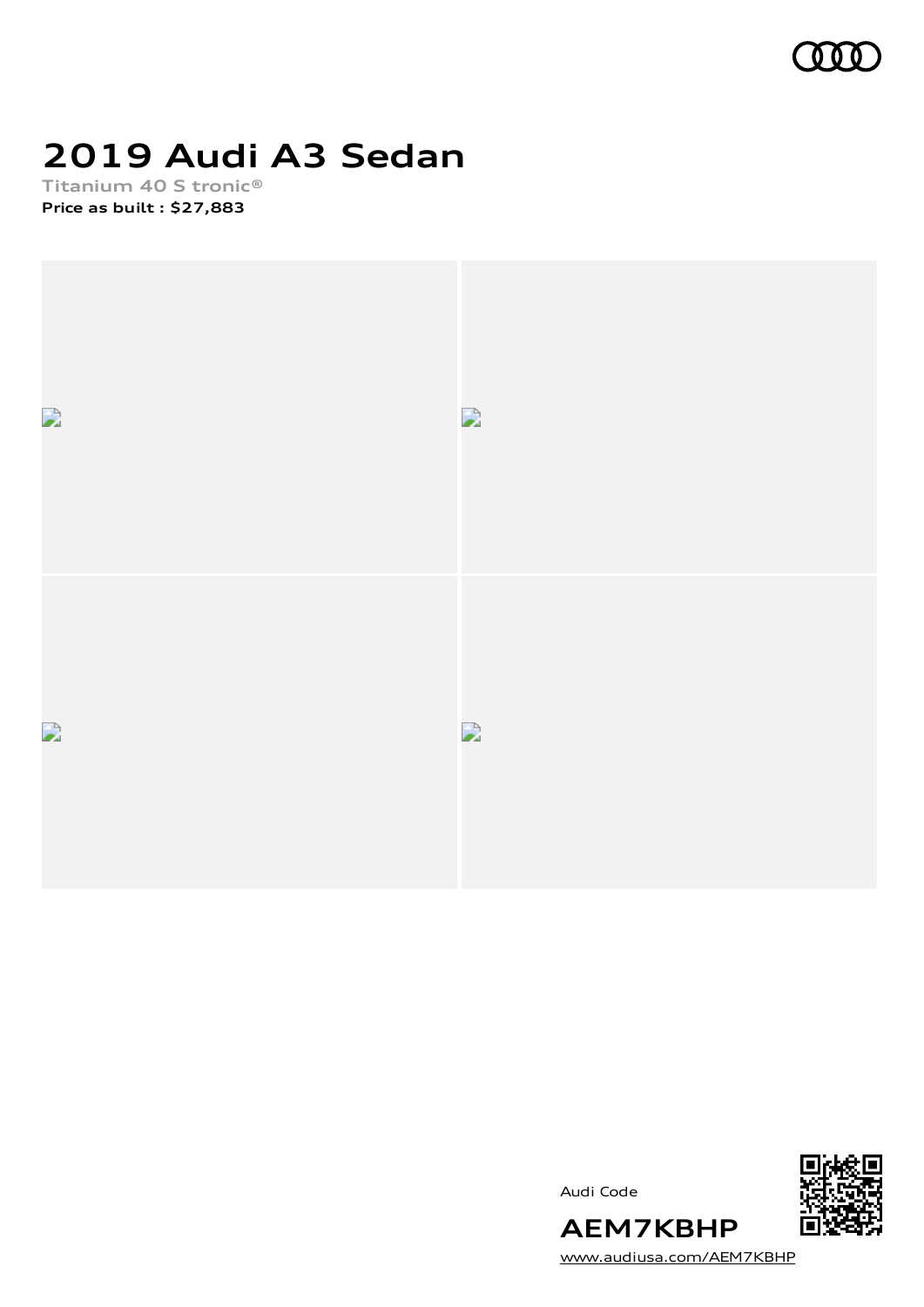### **Summary**

| Audi 2019 Audi A3 Sedan |  |
|-------------------------|--|
| Titanium 40 S tronic®   |  |

**Price as buil[t](#page-10-0)** \$27,883

#### **Exterior colour**

Brilliant Black

### $\overline{\phantom{a}}$

#### **Further Information**

| Warranty        | N٥           |
|-----------------|--------------|
| Mileage         | 32,843 miles |
| Type of vehicle | Used car     |

#### **Interior colour**

| Seats     | Black |
|-----------|-------|
| Dashboard | Black |
| Carpet    | Black |
| Headliner | Black |

#### **Audi Code** AEM7KBHP

**Your configuration on www.audiusa.com** [www.audiusa.com/AEM7KBHP](https://www.audiusa.com/AEM7KBHP)

**Commission number** 7fef94340a0e09b12794

#### **Technical Specifications**

| Engine type                  | 2.0-liter four-cylinder                       |
|------------------------------|-----------------------------------------------|
| stroke                       | Displacement/Bore and 1,984/82.5 x 92.8 cc/mm |
| Torque                       | 222 lb-ft@rpm                                 |
| Top track speed              | 130 mph mph $1$                               |
| Acceleration (0 - 60<br>mph) | 6.9 seconds seconds                           |
| Recommended fuel             | Regular                                       |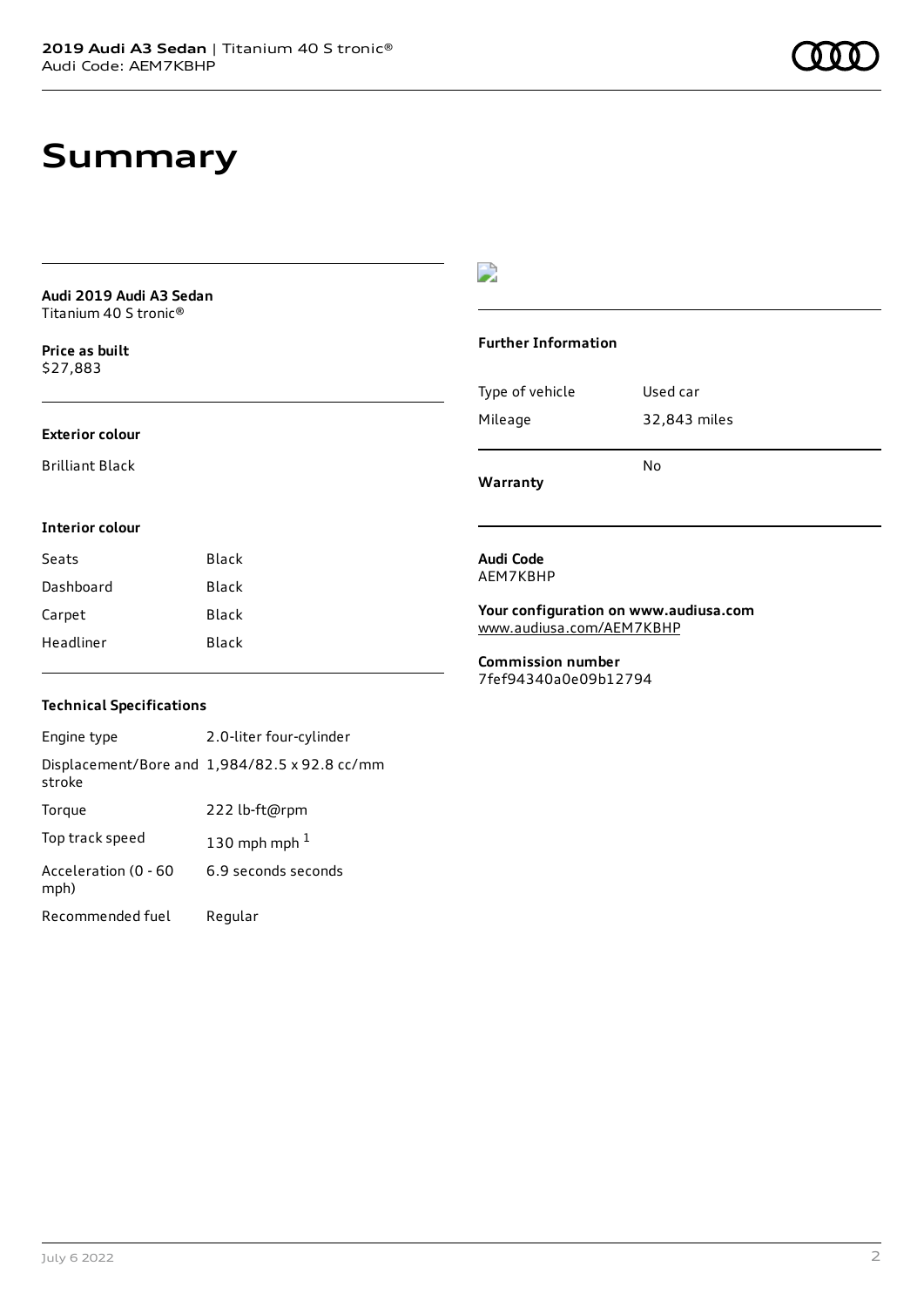# **Equipment**

Brilliant Black

Audi advanced key-keyless start, stop and entry

Sport suspension

Black Optic exterior package

18" 5-double-spoke design bi-color finish wheels

Convenience package

Ambient LED interior lighting package

Audi drive select

MMI® radio

Audi side assist













July 6 2022 3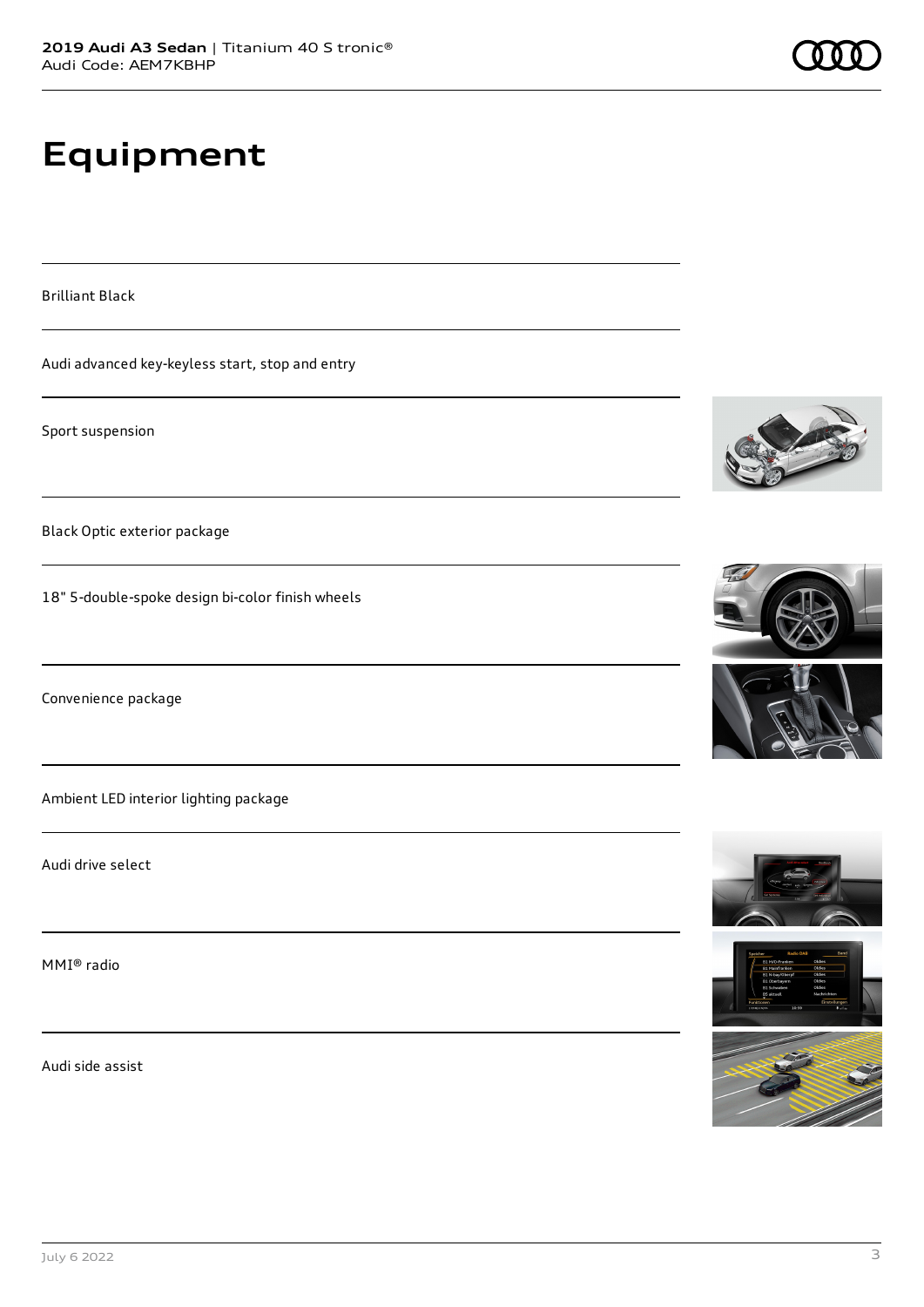**Standard features**

| 4UB             | Driver and front-passenger advanced airbags                         |
|-----------------|---------------------------------------------------------------------|
| 1 A S           | Electronic Stability Control (ESC) with<br>traction control (ASR)   |
| UH1             | Electromechanical parking brake                                     |
| 8T <sub>2</sub> | Cruise control with coast, resume and<br>accelerate features        |
| 6Y8             | Top track speed of 155 mph                                          |
| 4H3             | Integrated child door locks in rear doors                           |
| 1N3             | Electromechanical power steering                                    |
| 7K6             | Tire-pressure monitoring system                                     |
| 4X3             | Front thorax side airbags and Sideguard®<br>head curtain airbags    |
| 8N6             | Rain/light sensor for automatic windshield<br>wipers and headlights |
| 3B7             | Lower Anchors and Tethers for Children<br>(LATCH) in rear seats     |

**Exterior**

| <b>PPV</b> | Titanium Edition package                                 |
|------------|----------------------------------------------------------|
| 0PO        | Dual exhaust outlets with chrome tips                    |
| 6XD        | Power-adjustable heated exterior side<br>mirrors         |
| 1S1        | Car jack                                                 |
| 9T1        | Heated windshield washer nozzles                         |
| 0N4        | 4-link rear suspension                                   |
| 8IH        | Xenon plus headlights with LED daytime<br>running lights |
| 8TB        | Rear fog lights                                          |
| HX9        | 18" 225/40 all-season tires                              |
| 8SK        | LED taillights                                           |

**(1/2)**

| <b>Exterior</b> |                                                                                                                   |
|-----------------|-------------------------------------------------------------------------------------------------------------------|
| 4KC             | Side and rear windows in heat-insulating<br>glass                                                                 |
| <b>Interior</b> |                                                                                                                   |
| QJ1             | Aluminum interior package (climate control<br>vent and door handle surrounds, mirror and<br>window control trims) |
| 3FB             | Panoramic sunroof                                                                                                 |
| 7M3             | Aluminum door sill inlays                                                                                         |
| 6N <sub>0</sub> | Black cloth headliner                                                                                             |
| 9AK             | Dual-zone automatic climate control                                                                               |
| 4L2             | Manual-dimming interior rear view mirror                                                                          |
| 1 XW            | Three-spoke multifunction steering wheel                                                                          |
| 6E3             | Front center armrest                                                                                              |
| 7F <sub>9</sub> | Leather-wrapped gear selector                                                                                     |
| 3 <sub>NU</sub> | Load-through facility                                                                                             |
| 7HA             | Standard leather package                                                                                          |
| N4M             | Leather seating surfaces                                                                                          |
| 4A3             | <b>Heated front seats</b>                                                                                         |
| 5MA             | Micrometallic Silver inlays                                                                                       |

#### **Infotainment and Driver Assistance**

| 6K2 | Audi pre sense® front with pedestrian<br>protection                                                                                           |
|-----|-----------------------------------------------------------------------------------------------------------------------------------------------|
| 7W1 | Audi pre sense <sup>®</sup> basic                                                                                                             |
| UI2 | Audi smartphone interface including Apple<br>CarPlay <sup>™</sup> and Google <sup>™</sup> Android Auto <sup>™</sup> for<br>compatible devices |
| KA2 | Rear view camera                                                                                                                              |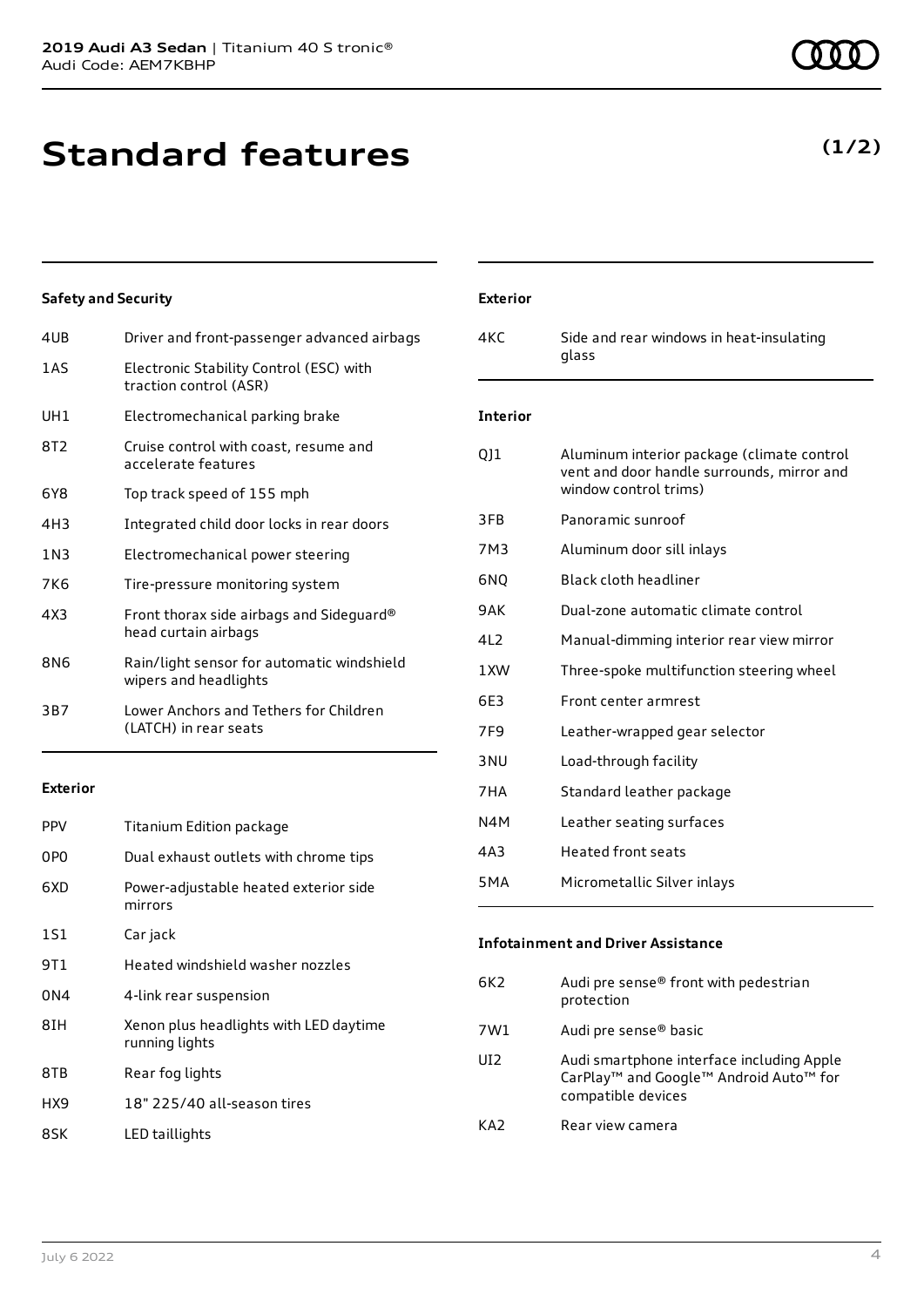### **Standard features**

#### **Infotainment and Driver Assistance**

| 9VD | Audi sound system         |
|-----|---------------------------|
| 9S5 | Driver information system |
| 7UH | Connectivity package      |

- QV3 SiriusXM® Satellite Radio
- 9ZX BLUETOOTH® wireless technology preparation for compatible devices

**(2/2)**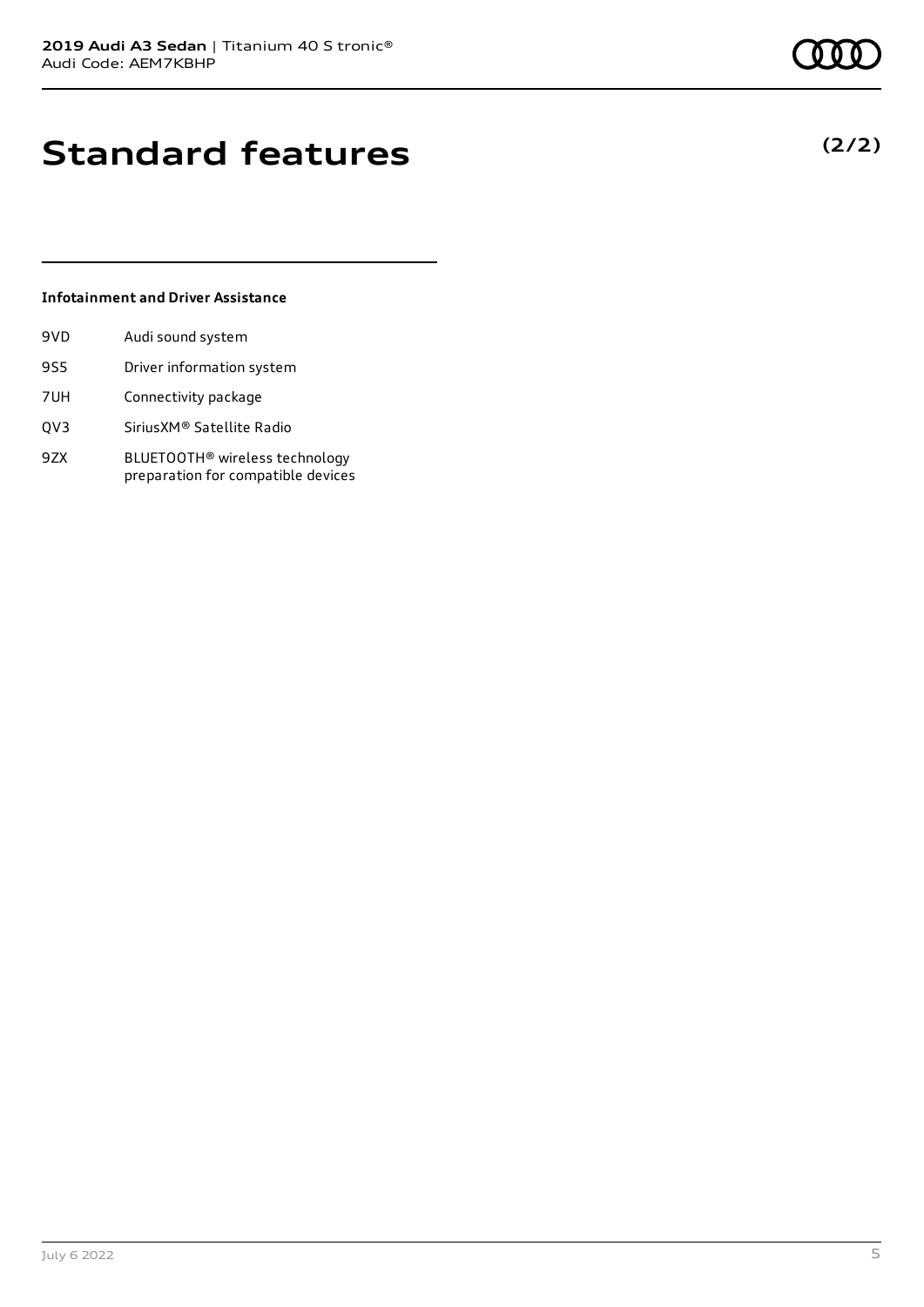# **Dealer remarks**

26/35 City/Highway MPG

Titanium Sport Package, Anti-whiplash front head restraints, Audi Advanced Key, Audi Side Assist, Audi smartphone interface (Apple CarPlay/Android Auto), Convenience Package, Electronic Stability Control, Exterior Parking Camera Rear, Front dual zone A/C, Full LED Headlights, Heated door mirrors, Heated Front Bucket Seats, High intensity discharge headlights: Xenon plus, High-Gloss Aluminum Window Surrounds, Illuminated entry, LED Interior Lighting Package, LED Taillights w/Dynamic Turn Signals, Low tire pressure warning, Power moonroof, Radio: Audi Concert AM/FM/CD/SAT Player, Remote keyless entry, Split folding rear seat, Wheels: 18" x 8" 5- Double-Spoke-Design Bi-Color.

CARFAX One-Owner. Clean CARFAX.

Welcome to Audi Van Nuys in an effort to save you TIME and MONEY, we have posted a VERY COMPETITIVE PRICE on the internet. Hurry!! This pricing philosophy leads to our cars selling VERY QUICKLY please call us (818) 528- 5931.

With more than 350 CARS to choose from, AUDI VAN NUYS has the car that fits your life style. Prices do not include tax, title, license, or doc fee of \$85.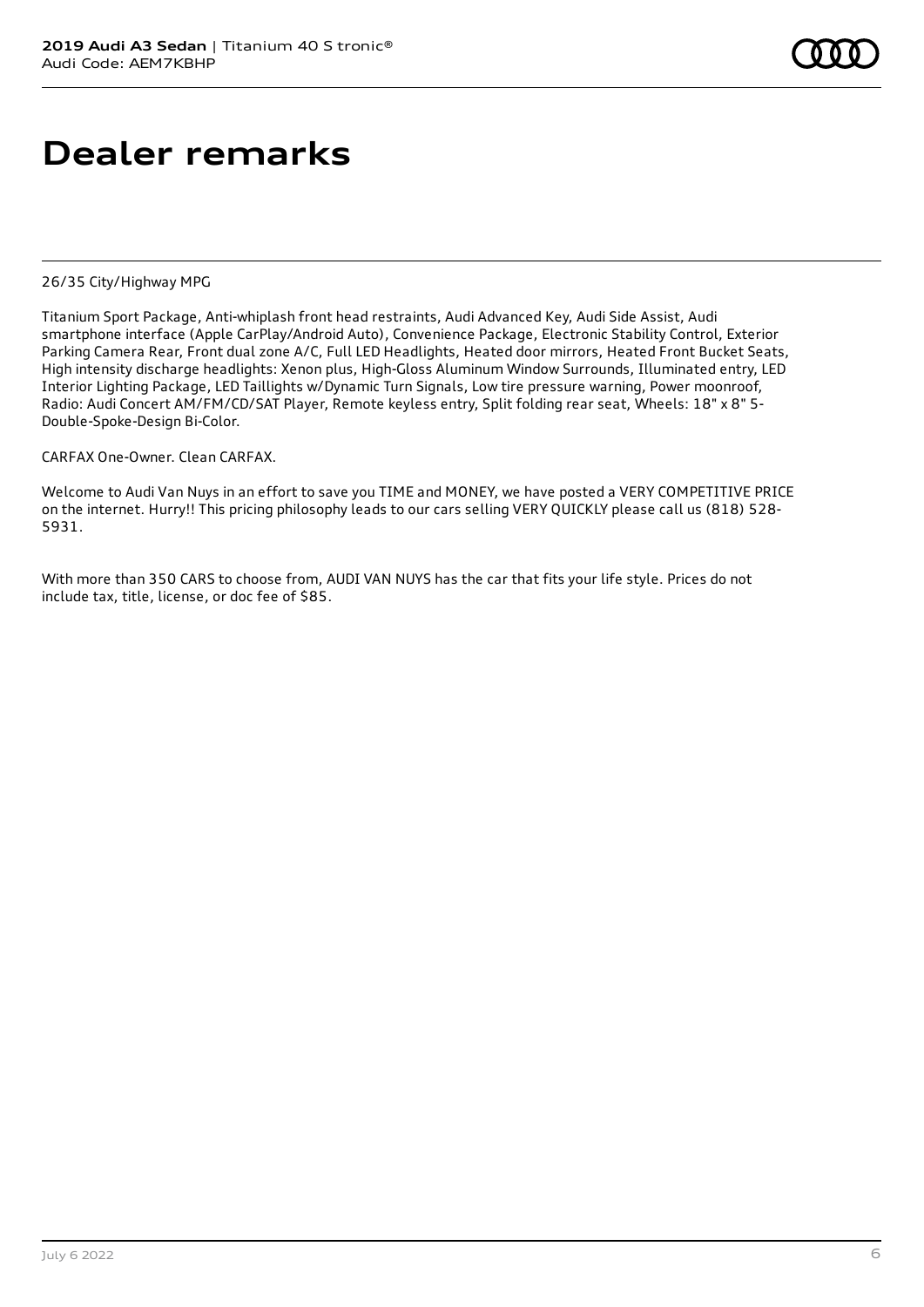# **Technical Specifications**

#### **Engineering | Performance**

| Engine type                                 | 2.0-liter four-cylinder                       |
|---------------------------------------------|-----------------------------------------------|
| Acceleration (0 - 60<br>mph)                | 6.9 seconds seconds                           |
| Power Level                                 | 40                                            |
| Engine block                                | Cast-iron                                     |
| Induction/fuel injection Turbocharged/TFSI® |                                               |
| Cylinder head                               | Aluminum-alloy                                |
| Max. output ps/hp                           | 184 @ rpm                                     |
| stroke                                      | Displacement/Bore and 1,984/82.5 x 92.8 cc/mm |
| Top track speed <sup>1</sup>                | 130 mph mph                                   |
| Torque                                      | 222 lb-ft@rpm                                 |
| Valvetrain                                  | 16-valve DOHC                                 |

#### **Transmission | Drivetrain**

| Gear ratios: 6th         | 0.755:1                                                                                           |
|--------------------------|---------------------------------------------------------------------------------------------------|
| Gear ratios: 7th         | 0.635:1                                                                                           |
| Gear ratios: Reverse     | 2.901:1                                                                                           |
| Drivetrain type          | S tronic® dual-clutch                                                                             |
| Gear ratios: Final Drive | 1st-5th 4.769: 1, 6th-7th &<br>Reverse 3.444: 1                                                   |
| Gear ratios: 4th         | 0.925: 1                                                                                          |
| Transmission             | Seven-speed S tronic <sup>®</sup> dual-clutch<br>automatic transmission and front-<br>wheel drive |
| Gear ratios: 5th         | 0.705:1                                                                                           |
| Gear ratios: 2nd         | 2.750:1                                                                                           |
| Gear ratios: 3rd         | 1.767:1                                                                                           |
|                          |                                                                                                   |

#### **Electrical system**

| Alternator | 14 Volts - 320A |
|------------|-----------------|
| Battery    | 12 Volts - 59Ah |

#### **Steering**

| Steering type                              | Electromechanical power steering<br>system |
|--------------------------------------------|--------------------------------------------|
| Turning diameter, curb- 36.1 ft<br>to-curb |                                            |
| Steering ratio                             | 15.3:1                                     |

#### **Suspension**

| Front axle | MacPherson strut front suspension |
|------------|-----------------------------------|
| Rear axle  | Four-link rear suspension         |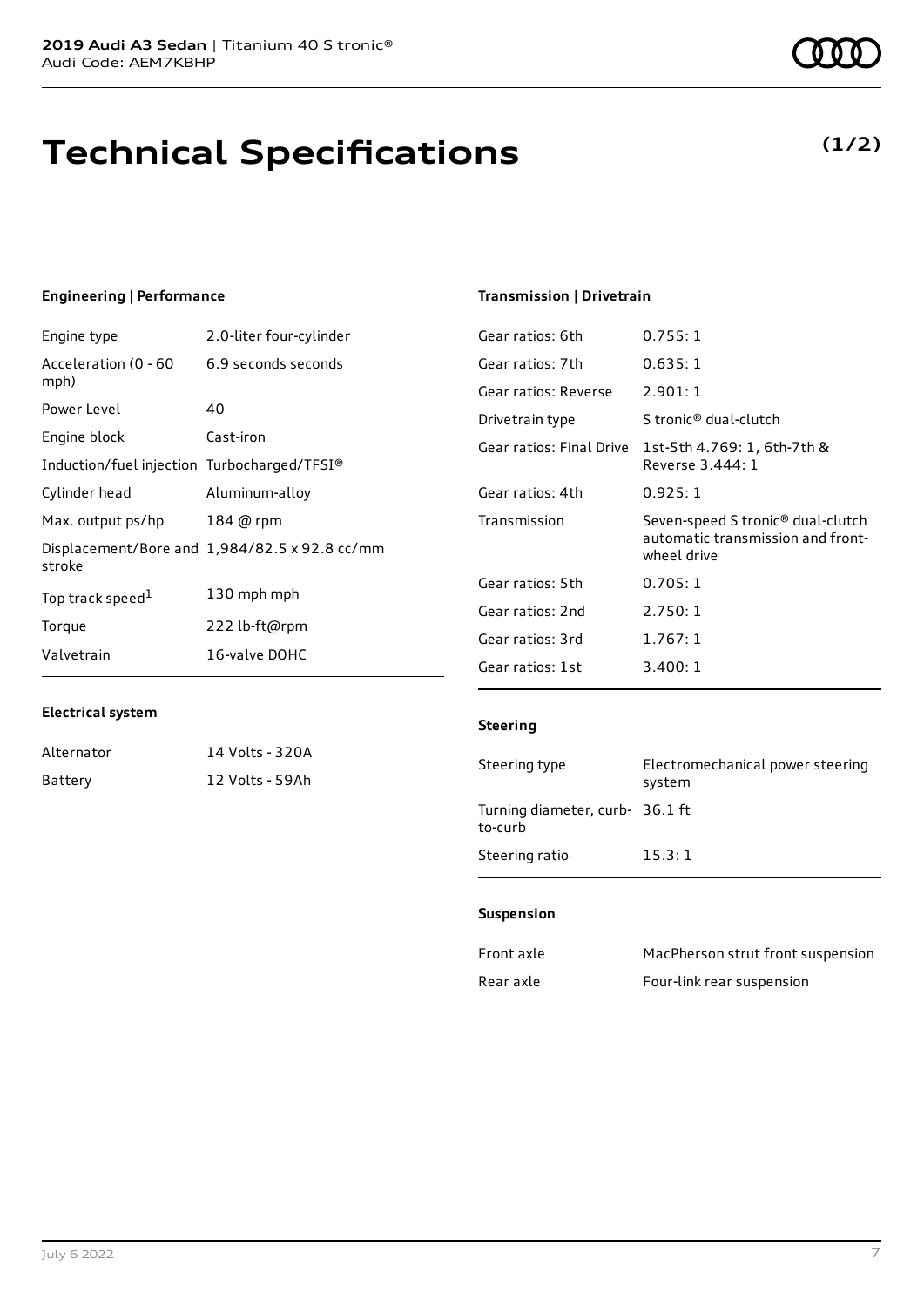# **Technical Specifications**

#### **(2/2)**

#### **Brakes**

| <b>Front brakes</b>  | 12.3 (ventilated disc) in                                                                                           |
|----------------------|---------------------------------------------------------------------------------------------------------------------|
| Rear brakes          | 10.7 (solid disc) in                                                                                                |
| Parking brake        | Electromechanical                                                                                                   |
| <b>Body</b>          |                                                                                                                     |
| Material             | Lightweight construction<br>technology - fully galvanized steel<br>unibody with aluminum hood and<br>front subframe |
| Corrosion protection | Multistep anti-corrosion protection                                                                                 |

#### **Warranty | Maintenance**

| Warranty    | 4-year/50,000 mile Audi New<br>Vehicle Limited Warranty                 |
|-------------|-------------------------------------------------------------------------|
| Maintenance | 12-month/10,000 mile NO<br><b>CHARGE first scheduled</b><br>maintenance |

#### **Interior measurements**

| Seating capacity                          | 5                      |
|-------------------------------------------|------------------------|
| Shoulder room, rear                       | 53.0 in                |
| Head room with front<br>sunroof           | 36.5 in                |
| Leg room, rear                            | 35.1 in                |
| Shoulder room, front                      | 54.8 in                |
| Head room with rear<br>sunroof            | $36.1$ in              |
| Head room, rear                           | $36.3$ in              |
| Leg room, front                           | 41.2 in                |
| Head room, front                          | 37.4 in                |
| Cargo volume, rear<br>seatbacks up/folded | 10.0, N/A cu ft, cu ft |

#### **Exterior Measurements**

| Height                        | 55.5 in                                                     |
|-------------------------------|-------------------------------------------------------------|
| Length                        | 174.1 $(174.3 \text{ with } S \text{ line}^{\circledR})$ in |
| Wheelbase                     | 102.2 in                                                    |
| Drag coefficient              | 0.31 Cw                                                     |
| Overall width with<br>mirrors | 77.2 in                                                     |
| Track rear                    | 60.1 in                                                     |
| <b>Track front</b>            | 61.2 in                                                     |
| Curb weight                   | 3,439 lb                                                    |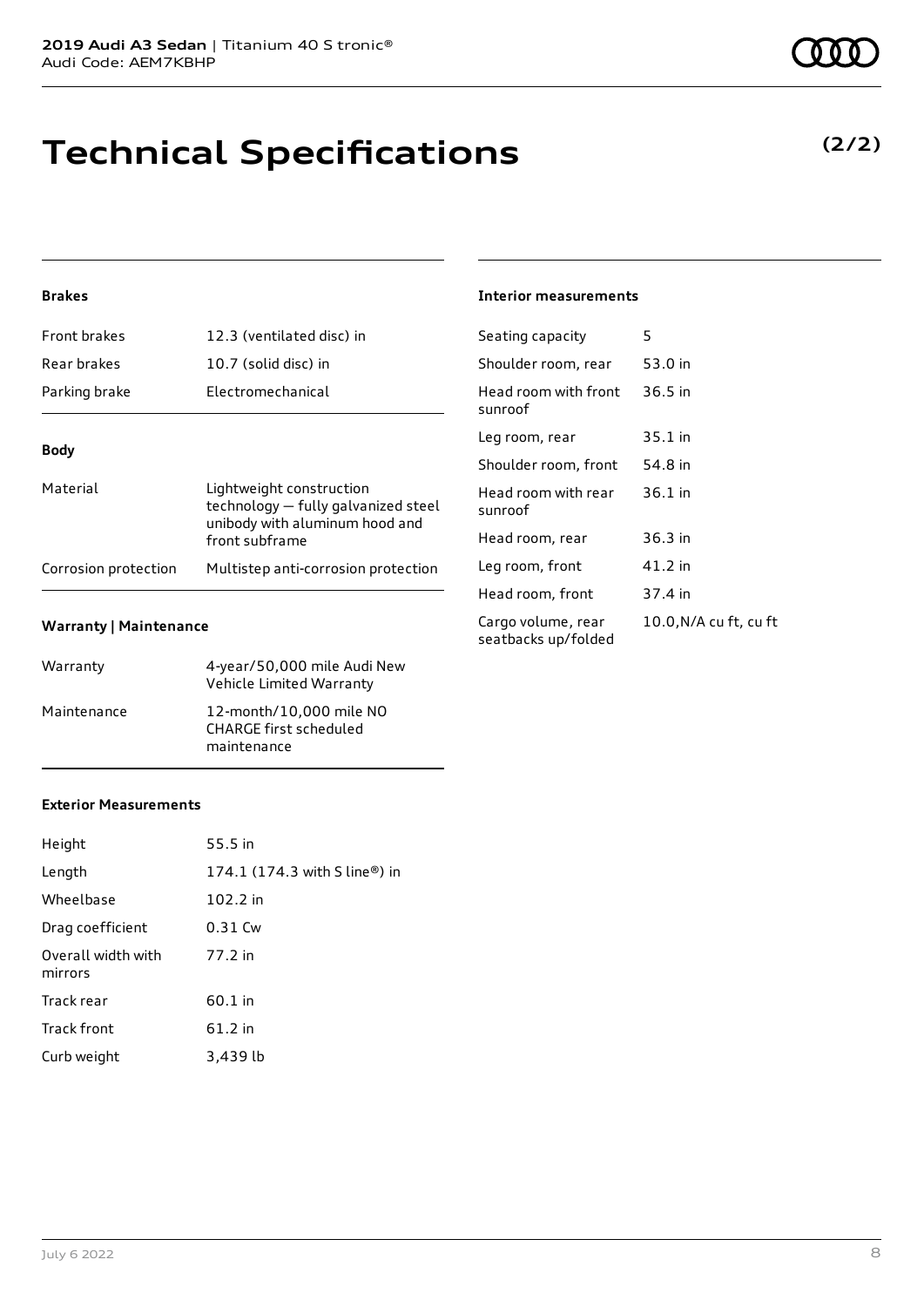### **Consumption- and emission**

**Consumption by NEDC**

combined 29 mpg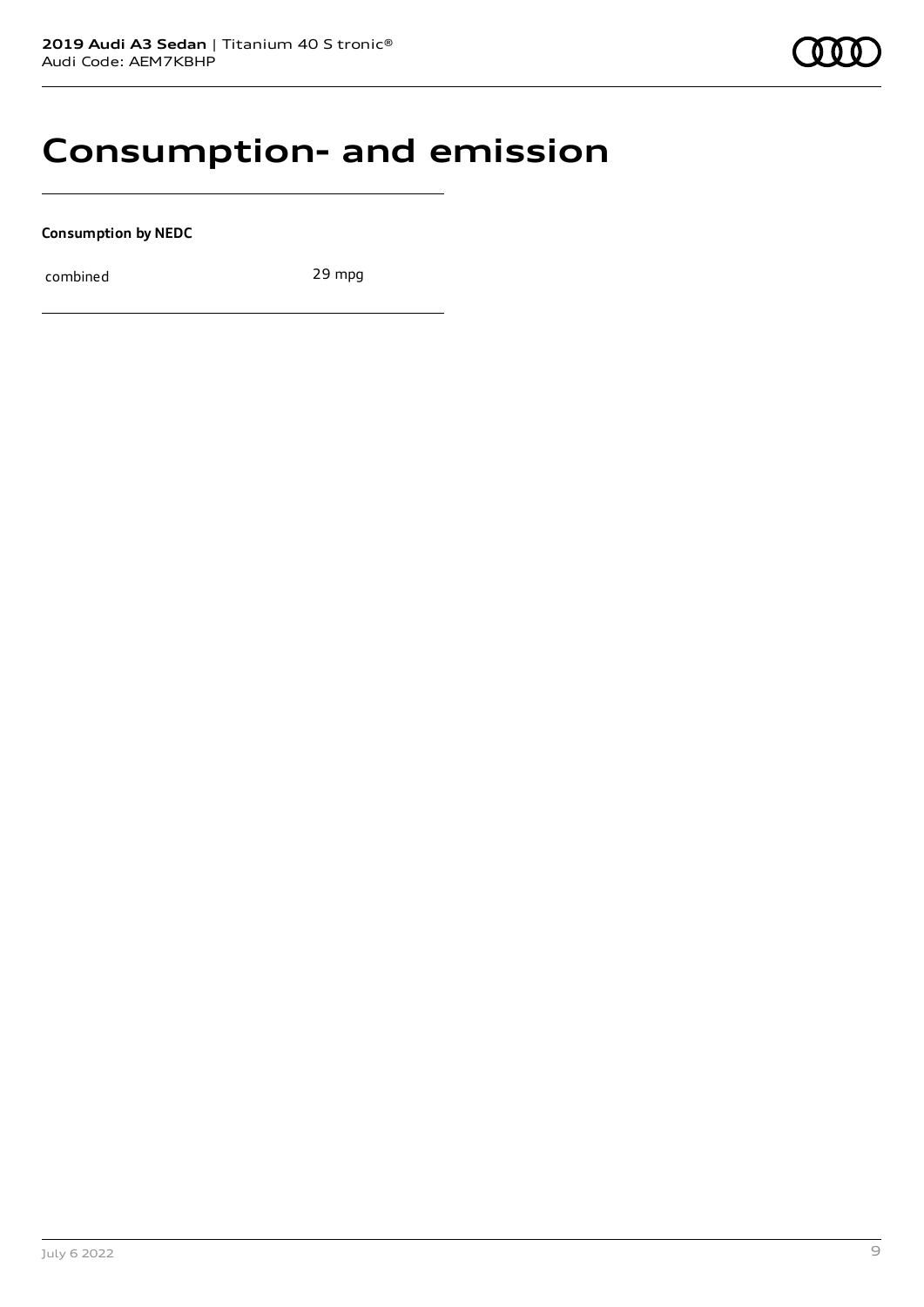

### **Contact**

Dealer **Audi Van Nuys**

5239 Van Nuys Blvd 91401 Sherman Oaks CA

Phone: 8189220500 FAX: 8189945680

www: [https://www.audivannuys.com](https://www.audivannuys.com/)